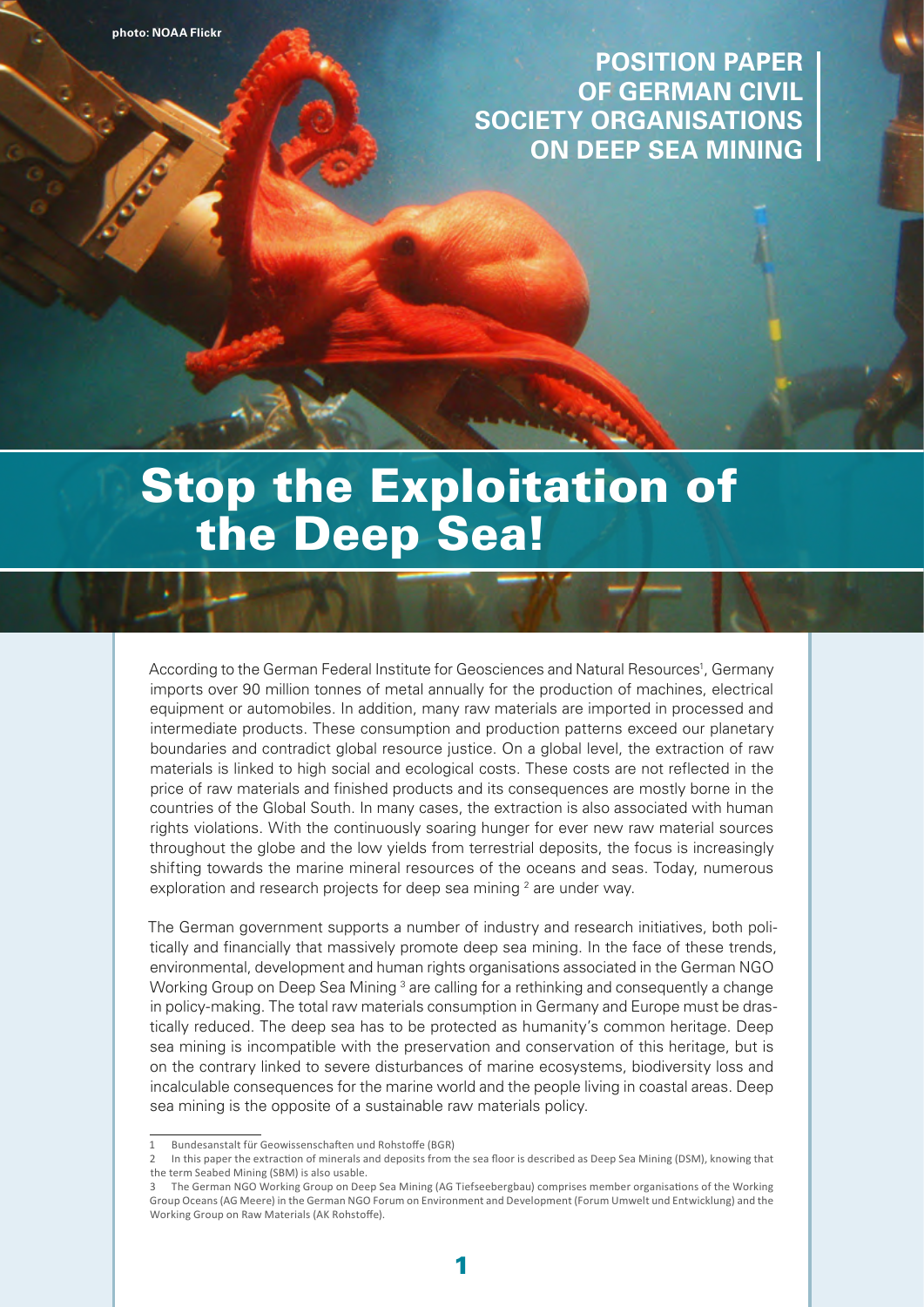**The undersigned organisations therefore call for the German government to change its political stance and reject the exploitation of the deep sea.**

#### **TO THIS END, WE CALL FOR THE GERMAN GOVERNMENT TO UNDERTAKE THE FOLLOWING:**

**• Suspend its exploration licences.** Instead, the German government should fulfil its mandate vis a vis the International Seabed Authority (ISA) in a way that it disapproves the exploitation of the deep sea raw materials. In so doing, the German government must ensure that the results of any research conducted under its licences do not permit or facilitate deep sea mining by other countries.

**• Exclude deep sea mining as a high-risk sector from future promotion of foreign trade and investment.** This includes untied financial loans in the raw materials sector, investment guarantees and Hermes guarantees for the export of technology and machinery for deep sea raw materials extraction.

**• At European level, take action to ensure that no future research funding programmes for deep sea mining in the Pacific region are supported.** Pacific civil society organisations and the groups representing the affected population in the Pacific reject deep sea mining, with all of its imponderable risks, as an irresponsible undertaking. They do not want to serve as the 'testing ground' for high-risk technologies once again, as was already the case with the previous nuclear tests in the Pacific.

**• Take stronger action than in the past for designating marine conservation areas with effective management strategies and zero-use zones based on transparent and participatory methods, rather than promoting deep sea mining.** Furthermore, the German government should drive forward the BBNJ process<sup>4</sup> and make the designation of widespread protected areas with specific targets of 20 per cent by 2030 on the high seas and on the deep sea a component of these negotiations.

**• Promote and expand scientific investigation of the deep sea independent of any commercial exploitation interests.** Knowledge about the biodiversity and ecology of the deep sea is yet incomplete, despite the fact that the deep sea is the largest segment of the biosphere and is extraordinarily significant for our planet's material cycles. Comprehensive basic research is needed for effective marine protection on the ocean floor. Coupling marine research to deep sea mining contradicts the principle of scientific independence.

**• Enshrine judicially binding human rights due diligence for companies.** In future, companies must be obliged to respect human rights, including in their foreign business transactions, subsidiaries and supply chains. The German government should actively engage in the United Nations' Human Rights Council negotiations on a UN Binding Treaty on Business and Human Rights. The treaty should be, binding for all contractual parties, set up a clear regulatory framework for companies and open up options for affected parties to make legal claims. In accordance with the precautionary principle, the high and incalculable risks related to human rights and the environment call for disengaging from deep seab mining projects or rather not getting engaged at all.

UN negotiations process on marine biodiversity beyond national jurisdiction (BBNJ).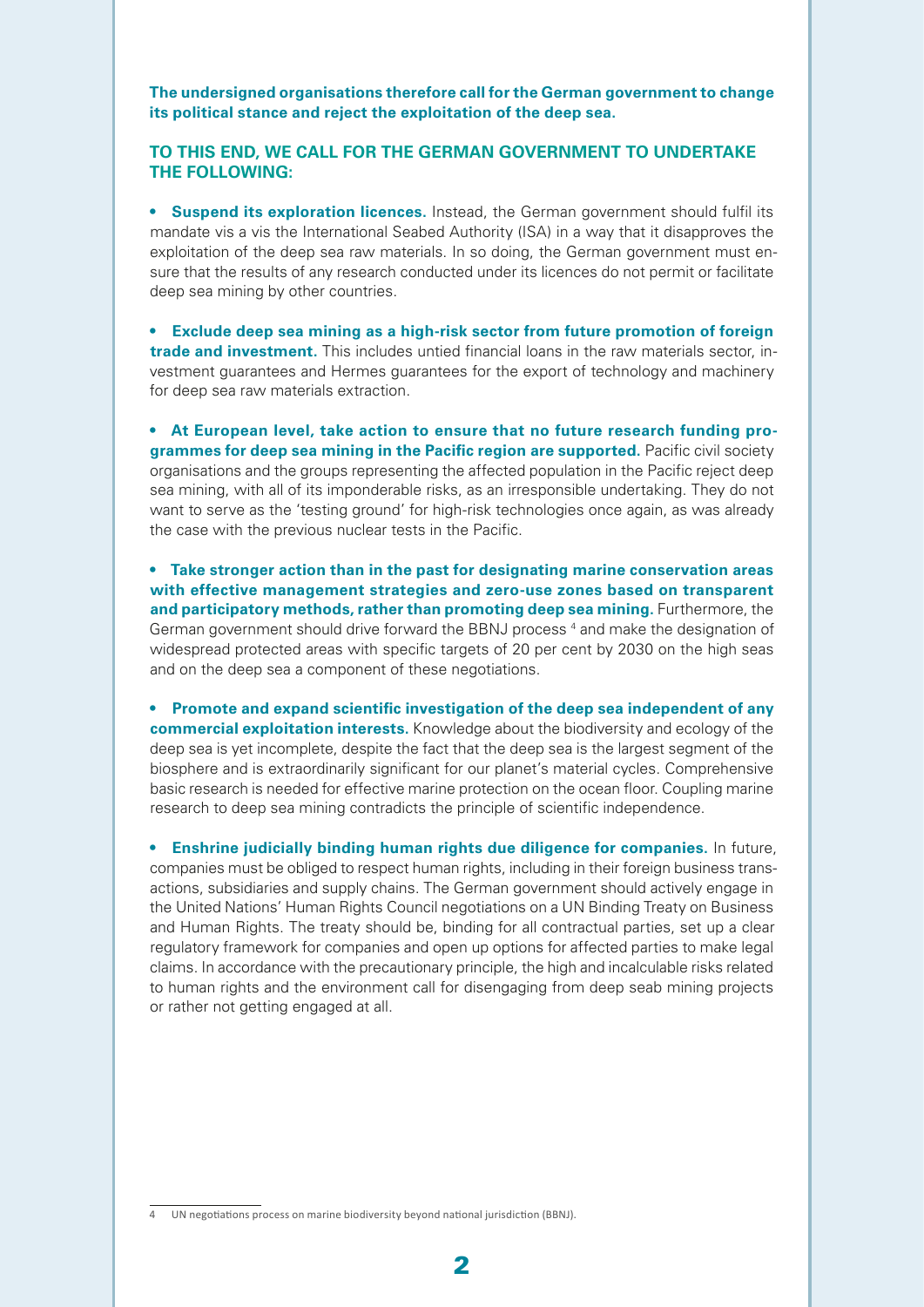# Deep sea mining – a new burden on people and the environment

## **DANGER TO MARINE ECOSYSTEMS**

Deep sea mining is based on in some cases widespread destruction of the ocean floor. It is undisputed among researchers that its extraction method lead to severe, irreparable damage to the unique habitats and fragile ecosystems found in the deep sea. So far, it impossible to predict future consequences of such severe, worldwide disruptions including cascading spill-over effects onto other ecosystems . Additionally, due to the fact that scientific understanding of the ecosystems of the deep sea is still only rudimentary, it is nearly impossible to assess the scope, aspects and amount of negative impacts it will have.

The disruptions already brought about by noise, vibrations and light from the machines and supply ships during the extraction phase will be severe. Thus, marine life, including whales and dolphins, will be seriously disturbed in its habitats. Moreover, the use of track vehicles and the pumping back of mining waste will release sediment plumes that are consequently transported by the ocean currents possibly polluting the food chain up to the level of human consumption with its heavy metals and other toxic substances.

The most severe ecological consequences, however, will be caused by the direct destruction of the habitat itself, as the seabed will be removed and broken apart by machines. In order for deep sea raw material extraction to be profitable, much more extensive areas would have to be removed compared to small-scale pilot mining tests conducted to date. Marine scientists consider the survival of the unique biodiversity of these habitats to be seriously threatened. Compensating for the loss of biodiversity through conservation projects in other areas of the sea is not an option in view of the unique nature of the deep sea ecology.

Against this backdrop, deep sea mining is without a doubt a high-risk technology. It contradicts the principles of a precautionary environmental policy. The extraction of marine raw materials would cross the last boundaries of industrial exploitation of the biosphere. This highly sensitive ecoregion decisively influences important global cycles such as the carbon cycle. Subjecting it to an industrial exploitation of such scale is irresponsible considering the lack of scientific basis with regard to long-term, indirect and direct consequences and in view of the untapped potential for reducing the current absolute raw materials consumption.

# **RESTRICTING AND VIOLATING HUMAN RIGHTS**

Interventions in the oceans' ecosystem will have severe impacts on the lives of coastal inhabitants, as their lives are often closely linked to the oceans. They may even constitute severe human rights violations, as attested to by many examples in land-based mining. Once deep sea mining disturbs the marine environment, causes water pollution, decimates fish stocks and deters and keeps away tourists, the livelihood of the coastal communities will be destroyed. The Pacific region is particularly affected, as extraction is likely to start there. Large parts of their population live in subsistence fisheries and tourism and are dependent on the seas and an intact environment. Many communities see Oceania as a fluid continent with the seas being an important part of their spiritual and cultural identity. People, land and the ocean are all inextricably interlinked.

Local residents, representatives of organised civil society and churches have taken a clear stand against deep sea mining and call against Oceania becoming a testing ground for a new industry with unpredictable consequences. People in the Pacific Island States still recall and live in the aftermath of nuclear testing carried out in the 20th century. Many of them feel that with deep sea mining they are once again being exploited by the Global North. Thus, deep sea mining can be considered a violation of human rights, for all people have the right to an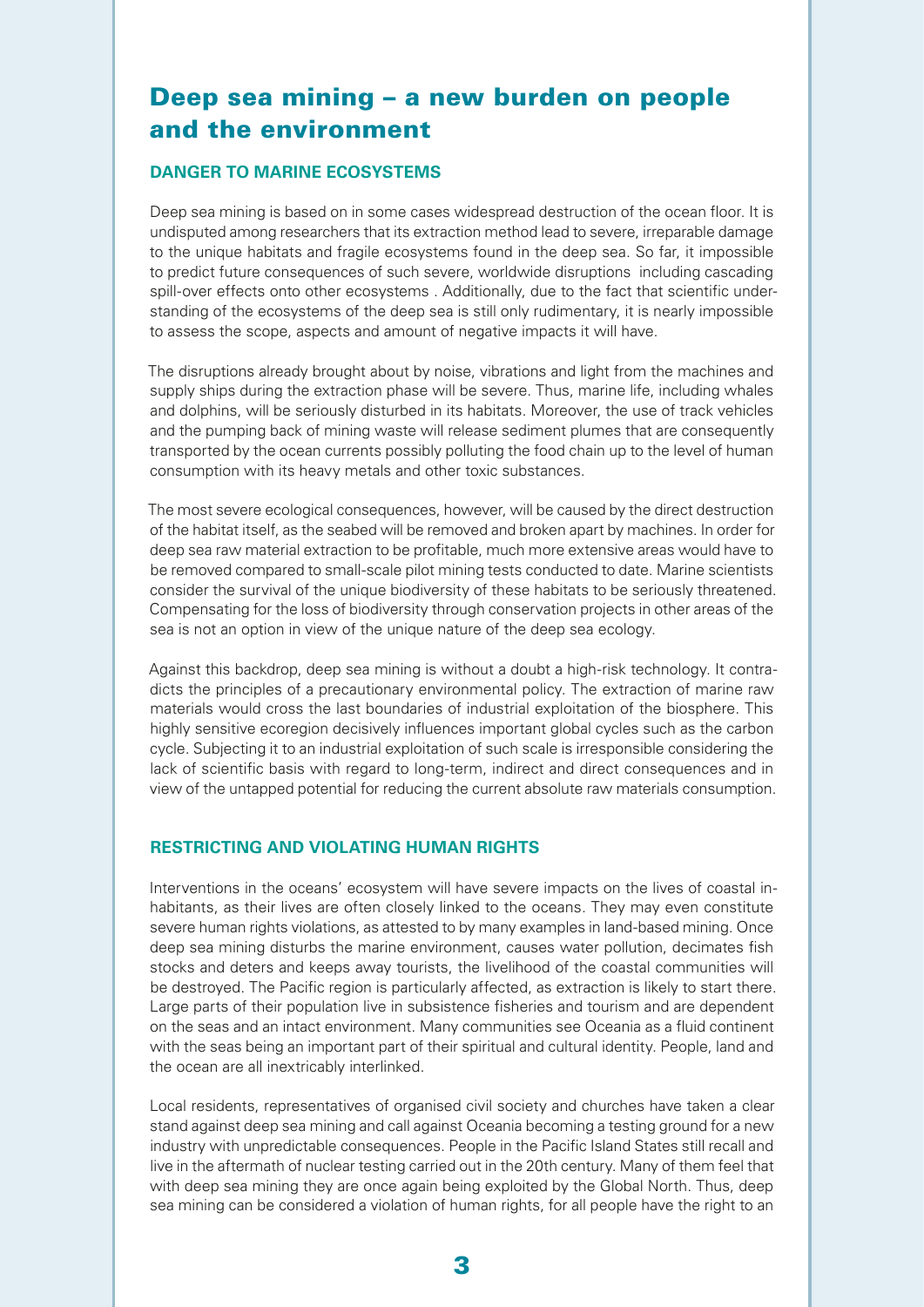adequate standard of living, including the right to food and to physical and mental health. Furthermore, the United Nations 1972 Stockholm Declaration for the first time expressed a collective right of all people to a safe, healthy and ecologically-balanced environment. Environmentally-related human rights are now widely recognised. In the fight against deep sea mining, the undersigned organisations stand in solidarity with the Pacific community in demanding and fulfilling these rights.

#### **HIGH RISKS AND COSTS – LITTLE PROFIT FOR AFFECTED COMMUNITIES**

Even in economic terms, deep sea mining is not sustainable, as was shown by a study carried out by the German Federal Ministry for Economic Affairs and Energy <sup>5</sup> in 2016. The technical and logistical challenges and risks associated with deep sea mining are high and extraction is extremely cost-intensive. Due to the large-scale use of technology and the requisite scientific expertise, even the job-creation effects for the communities affected by the raw materials extraction are minimal.

The protection of the deep sea as the 'Common Heritage of Mankind', as was agreed in the United Nations Convention on the Law of the Sea of 10 December 1982, stands for the exact opposite of deep sea mining. Furthermore, the extraction of deep sea raw materials contradicts the Sustainable Development Goals (SDGs) adopted by the United Nations in 2015, first and foremost SDG 14, 'Conserve and sustainably use the oceans, seas and marine resources for sustainable development'.

Nonetheless, the German government, the EU and German industry, as well as companies organised in the Deep Sea Mining Alliance, are keenly interested in deep sea raw materials. The German government, both politically and financially, supports a number of industry and research initiatives on deep sea mining and is thus heavily promoting this economic sector. In 2006, Germany acquired an exploration licence in the North East Pacific. In 2014, it secured an additional licence in the Indian Ocean. While to this date no mining licences have been granted, some exploration concessions will run out shortly. For this reason, at the International Seabed Authority (ISA) an inter-governmental process is currently under way to define mining regulations including amongst other things the amount of royalties, environmental regulations, and the organisational structure of the ISA.

Additionally, there are mining interests in the Exclusive Economic Zones (EEZs). In these areas, potential raw materials extraction is subject only to the governments of the coastal states. Marine mineral raw material resources occur in many EEZs, especially in those of the Pacific Island States (e.g. Papua New Guinea, the Salomon Islands, Vanuatu, Fiji, Tonga and the Cook Islands). In recent years, several countries have granted a number of exploration licences to international companies, further advancing deep sea mining in the near future and in immediate coastal proximity. For this reason, it would send an important signal if Germany would take a clear stand against deep sea mining.

<sup>5</sup> German Federal Ministry for Economic Affairs and Energy (BMWi) (2016): Analysis of the Economic Benefits of Developing Commercial Deep Sea Mining Operations in Regions where Germany has Exploration Licences of the International Seabed Authority, as well as Compilation and Evaluation of Implementation Options with a Focus on the Performance of a Pilot Mining Test. Online: http://www.resolv.org/site-dsm/files/2017/04/BMWi\_Economics\_of\_DSM-1.pdf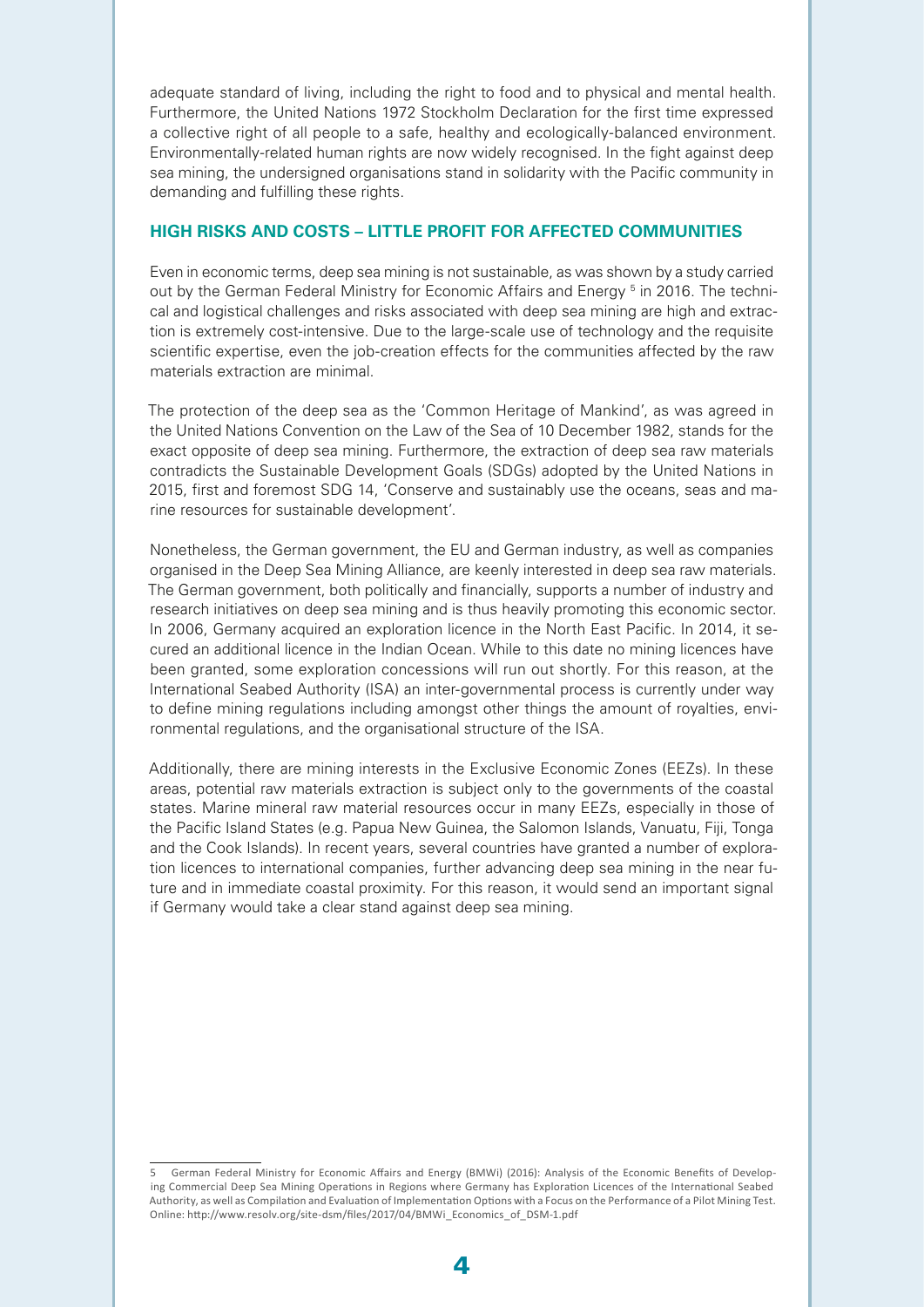#### **FOR FURTHER READING**

Working Group on Raw Materials (2016). Towards a Democratic and Globally Just Resource Policy. Online: [https://power-shift.de/policy-paper-working-group-on-raw-materi](https://power-shift.de/policy-paper-working-group-on-raw-materials-towards-a-democratic-and-globally-just-resource-policy/)[als-towards-a-democratic-and-globally-just-resource-policy/](https://power-shift.de/policy-paper-working-group-on-raw-materials-towards-a-democratic-and-globally-just-resource-policy/)

Heinrich Böll Foundation (2017): The Ocean Atlas. Online:<https://www.boell.de/en/oceanatlas>

MISEREOR (2017): For a world without deep seabed mining. Position paper. Online: [http://generatietransitie.be/sites/default/files/bijlages/position\\_paper\\_deepsea](http://generatietransitie.be/sites/default/files/bijlages/position_paper_deepseabedmining_engl_final.pdf)[bedmining\\_engl\\_final.pdf](http://generatietransitie.be/sites/default/files/bijlages/position_paper_deepseabedmining_engl_final.pdf)

Stiftung Asienhaus (2015): Tiefseebergbau – Fakten und Schlussfolgerungen. [Deep seabed mining – facts and conclusions]. (German only). Online: [http://www.asienhaus.de/stiftung-asienhaus/unsere-arbeit/tiefseebergbau-fakten](http://www.asienhaus.de/stiftung-asienhaus/unsere-arbeit/tiefseebergbau-fakten-und-schlussfolgerungen/)[und-schlussfolgerungen/](http://www.asienhaus.de/stiftung-asienhaus/unsere-arbeit/tiefseebergbau-fakten-und-schlussfolgerungen/)

Kaschinski, Kai (2015): Bergbau in der Tiefsee: Unbekannte Tiefen, grüne Wirtschaft und eine erneute Ausbeutung des Globalen Südens. [Deep seabed mining: Unknown depths, green economy and another round of exploitation of the Global South).(Germany only) German NGO Forum on Environment and Development Rundbrief 1/15, p. 30 ff., [http://forumue.de/wp-content/uploads/2015/04/FORUM\\_rundbrief115\\_web.pdf](http://forumue.de/wp-content/uploads/2015/04/FORUM_rundbrief115_web.pdf)

World Ocean Review (2014): Rohstoffe aus dem Meer – Chancen und Risiken (Raw materials from the sea – opportunities and risks) (German only). Online: [http://worldoceanreview.com/wp-content/downloads/wor3/WOR3\\_gesamt.pdf](http://worldoceanreview.com/wp-content/downloads/wor3/WOR3_gesamt.pdf)

### **PUBLICATION DETAILS**

The German NGO Working Group on Deep Sea Mining comprises member organisations of the Working Group Oceans of the German NGO Forum on Environment and Development and the Working Group on Raw Materials.

Legally responsible for content: Jürgen Maier, Forum Umwelt und Entwicklung, Marienstr. 19-20, 10117 Berlin, Germany, *[info@forumue.de](mailto:info%40forumue.de?subject=)*

Photo: Expedition to the Deep Slope from Bruce Strickrott under CC BY 2.0 licence <https://www.flickr.com/photos/noaaphotolib/5084205272/in/album-72157638866849503/> <https://creativecommons.org/licenses/by/2.0/>

April 2018

## **CONTACT**

Working Group on Raw Materials Coordination Office AK Rohstoffe c/o PowerShift e.V. Michael Reckordt Greifswalder Straße 4, 10405 Berlin, Germany michael.reckordt@power-shift.de +49 30 428 05 479

German NGO Forum on Environment and Development Forum Umwelt und Entwicklung, Working Group Oceans Marie-Luise Abshagen Marienstr. 19-20, 10117 Berlin, Germany abshagen@forumue.de +49 30 678 1775 75